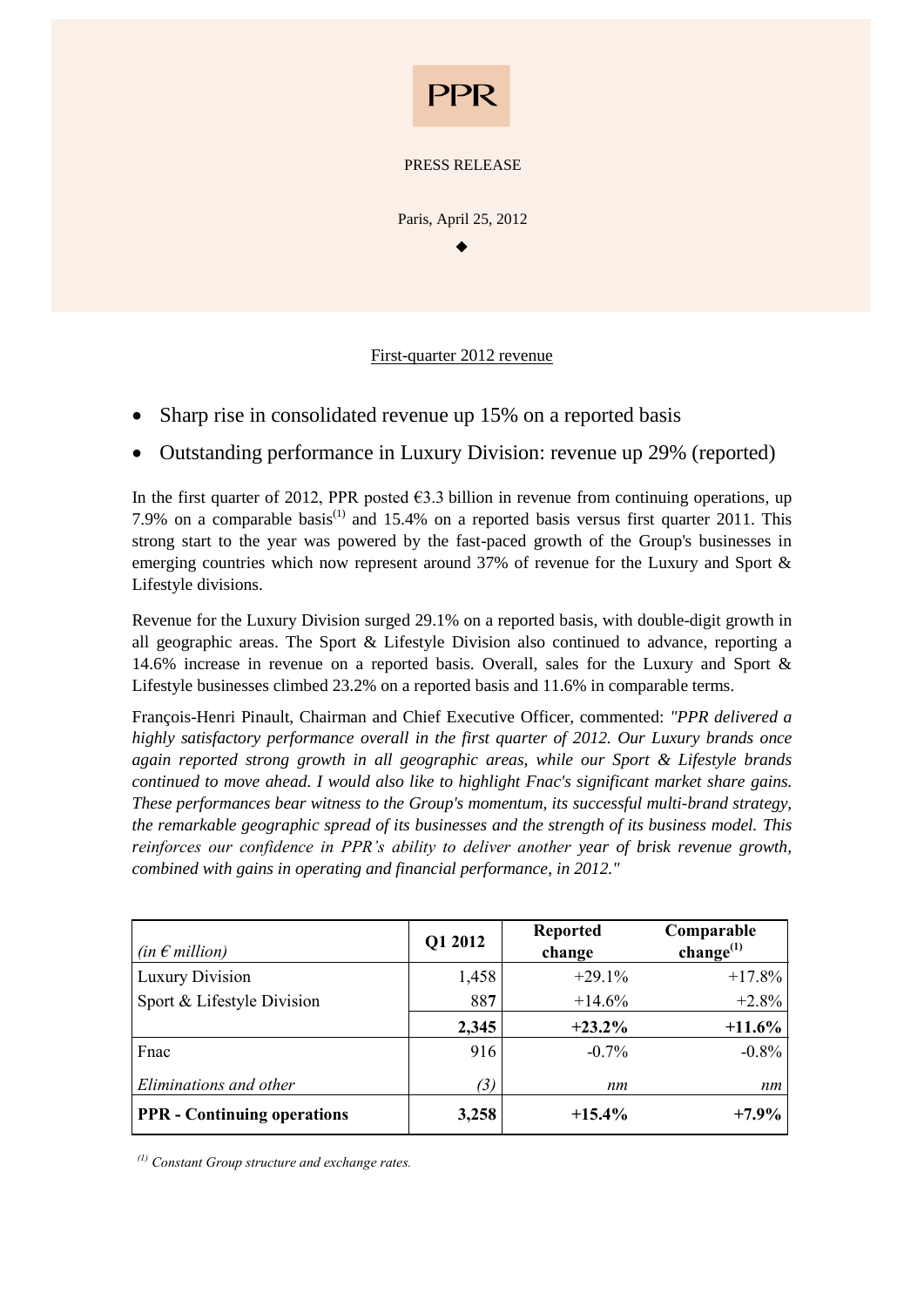# **Luxury Division**

In the first quarter of 2012, the Luxury Division reported stellar performances with revenue jumping 29% in reported terms and 18% on a comparable basis.

Double-digit growth across all geographic regions was powered by 20% sales growth in emerging countries, which now represent nearly 40% of the Luxury Division's sales.

Fashion and Leather Goods sales advanced 18% in the first three months of the year.

As of end-March 2012, the store network of the Luxury Division comprised 863 units.

# *Gucci*

Gucci had a good start to the year, with sales up 12% in comparable terms and 16% on a reported basis. Directly-operated stores once again improved their contribution to revenue, advancing 13% in the quarter, and now accounting for three-fourths of Gucci's total sales. Online sales surged 30%, continuing to increase as a proportion of total revenue.

All geographic areas reported growth, with Western Europe and North America up 10% and 9%, respectively, demonstrating the brand's unrivalled appeal in mature markets. Japan confirmed its recovery with a 16% jump in sales, while emerging markets continued to grow at a consistent pace, particularly Greater China which was up 15%.

All product categories achieved major gains during the first quarter of the year, including growth of over 20% in Timepieces. Sales of men's ready-to-wear and of the Children's collection also expanded significantly.

In March 2012, Gucci unveiled its new *"Forever Now"* advertising campaign starring Charlotte Casiraghi as the brand ambassador. It was very well received and attracted significant media attention, as did the recently presented Autumn/Winter 2012-2013 collections.

As of end-March 2012, the Gucci network comprised 390 stores, including 149 in emerging markets.

#### *Bottega Veneta*

Bottega Veneta delivered another excellent performance in the first quarter of 2012, with revenue jumping 33% on a comparable basis and 39% in reported terms.

The brand's outstanding performance spanned all geographic areas: Western Europe (up 28%), North America (up 36%), Asia-Pacific (up 45%) and Japan (up 16%). All distribution channels contributed to growth, fuelled by the overwhelming success of the brand's iconic Leather Goods articles and its Cruise and Spring/Summer collections. Online sales more than doubled compared to the first quarter of 2011.

Bottega Veneta's fragrance line, launched in selected markets in the middle of last year, continued to enjoy a positive reception during the first three months of the year, in both directlyowned stores and third-party distributors.

As of end-March 2012, Bottega Veneta operated a network of 171 stores.

#### *Yves Saint Laurent*

Yves Saint Laurent put in a bumper performance in first-quarter 2012, with sales soaring 40% on a comparable basis and 43% in reported terms, on the back of the successful Autumn/Winter collections as well as the well-received Cruise and women's Spring/Summer collections.

Business was buoyant across the board with all regions and distribution channels reporting strong growth on a comparable basis: Western Europe (up 34%), North America (up 48%), Japan (up 53%) and Asia-Pacific (up 63%). In addition, royalties rose by around 15% compared to the first quarter of 2011, predominantly from fragrances and beauty.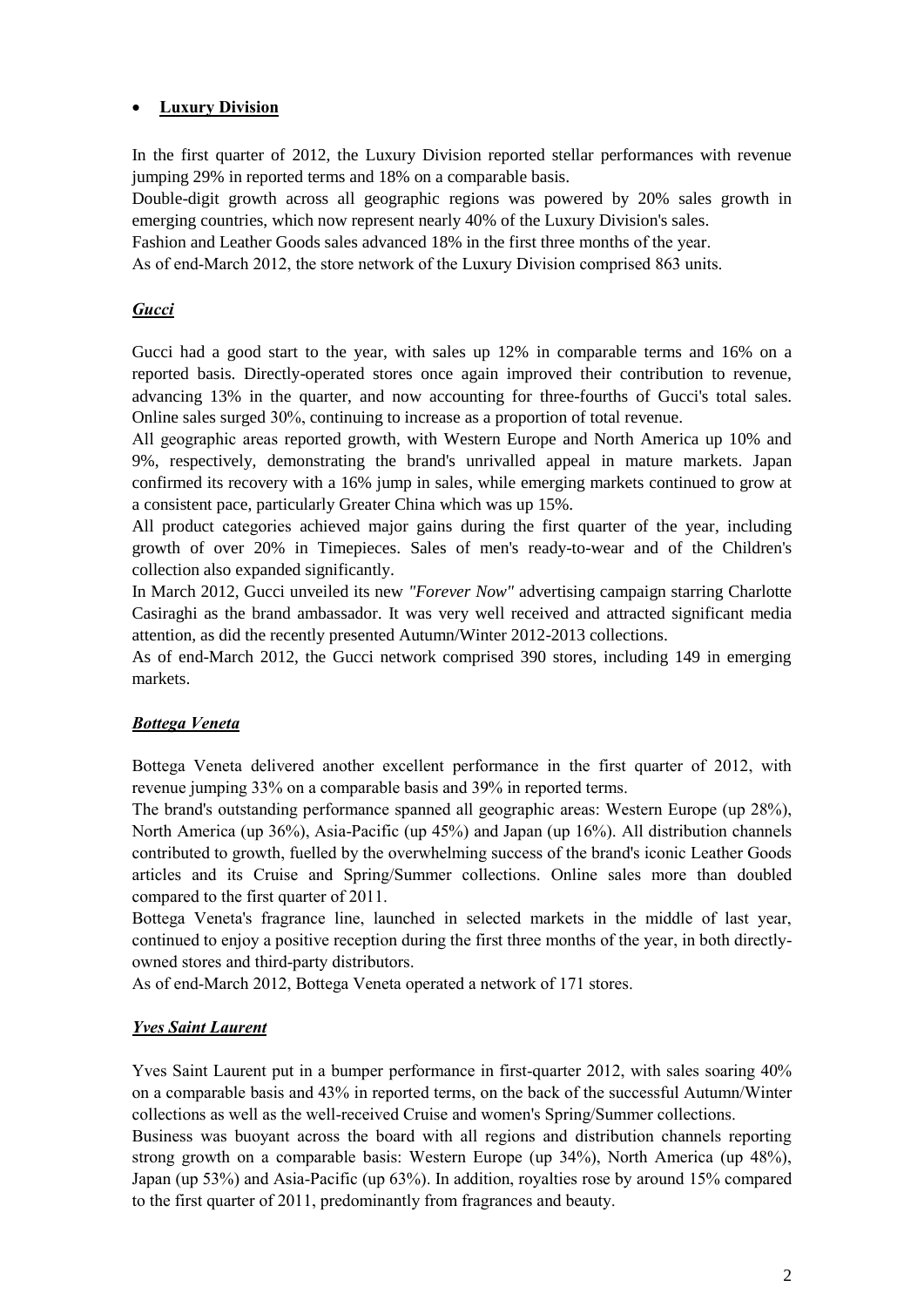Growth was sustained across all product categories. Leather Goods did particularly well, leaping on the strength of the new Cabas Chyc as well as carry-over lines such as Muse and Muse 2. Shoes were another stand-out category, with the ongoing success of the Tribute, TribToo and Palais lines.

As of end-March 2012, Yves Saint Laurent had a network of 86 stores.

#### *Other Luxury Brands*

In the first quarter, PPR's Other Luxury Brands posted comparable sales growth of 20% (71% in reported terms) with all brands and regions contributing to the performance: Western Europe (up 12%), North America (up 33%), Asia-Pacific (up 30% of which China up 28%) and Japan (up 10%).

Momentum remained especially strong for Fashion and Leather Goods, with growth coming in at more than 30% for the quarter, driven by sparkling performances at both **Alexander McQueen** and **Stella McCartney,** together with another strong showing at **Balenciaga**. **Brioni,** which was fully consolidated in January, also posted double-digit growth. **Boucheron** showed further improvement, driven by its retail business.

#### **Sport & Lifestyle Division**

In the first quarter of the year the Sport & Lifestyle Division posted 15% revenue growth in reported terms and 3% on a comparable basis.

This reflected solid performances in emerging markets and in the Accessories and Apparel categories, which offset Puma's weaker performance in mature markets.

The integration of Volcom continued to progress in a highly satisfactory manner. In first-quarter 2012, Volcom reported a good performance with sales holding firm versus the same prior-year period, on top of a high basis of comparison.

#### *Puma*

Puma sales for the first quarter of 2012 moved up 6% on a reported basis and 3% in comparable terms.

Performance in mature markets was disappointing, with sales in Western Europe down 4% and North America reporting 4% growth, both regions being held back by sluggish sales in the Footwear category. This trend was offset by brisk demand in Apparel and other key categories, especially golf equipment, clothing and shoes. In addition, Puma achieved solid performances in emerging markets.

Puma's management is currently focusing on adjusting its organisation as well as its Lifestyle and Performance product offering to kick-start growth momentum. This includes capitalising on the promising results of the eagerly-awaited "Archive Bolt Lite" footwear line by expanding its ultralight range. To celebrate the *"Year of Speed",* Puma will also be launching a new Performance collection of ultralight footwear inspired by Usain Bolt which will encompass all sport categories.

#### *Fnac*

In first-quarter 2012, Fnac saw sales retreat 0.8% on a comparable basis (down 0.7% in reported terms) compared to the same prior-year period, in tough market conditions.

In France, revenues were down just 2.1%, with business levels supported by a 15% advance in online sales and market share gains in technical and editorial products. Despite the tough economic environment, especially in Southern Europe, the international segment moved forward under the impetus of new store openings and a solid performance in technical products. Brazil reported excellent sales with revenue up 9.1% on a comparable basis.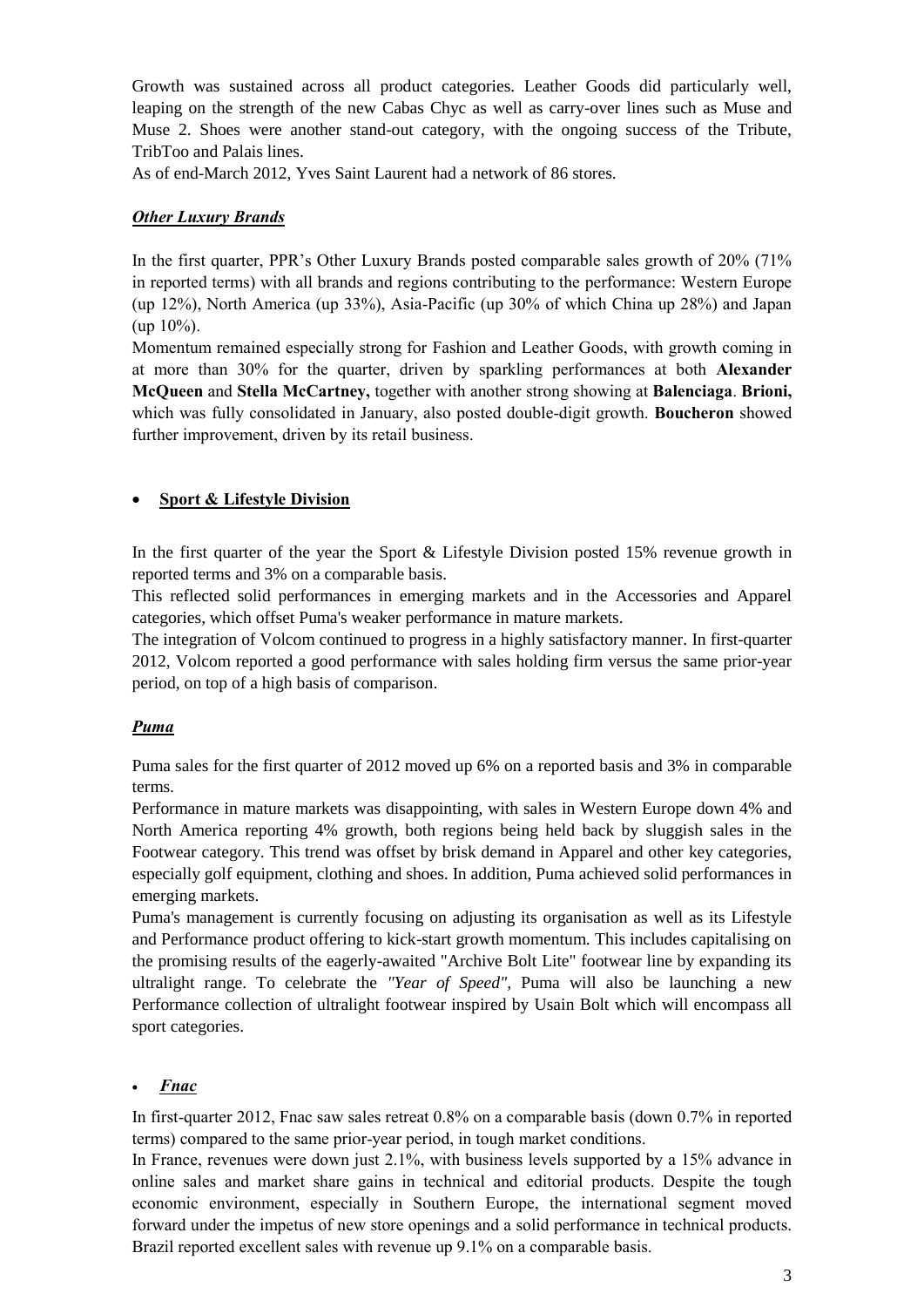For all geographic areas combined, online sales leapt 18% and represented 12% of Fnac's total sales for the period.

Fnac is continuing to work on its various store formats as well as on developing new product categories and online activities in order to accelerate the return to sustainable growth over the medium term.

# *Significant events since January 1, 2012*

- On January 11, 2012, PPR announced that it had completed the acquisition of the entire share capital of Brioni – one of the world's most reputable men's fashion houses – in accordance with the terms announced on November 8, 2011, after having received clearance from the competition authorities.
- On January 13, 2012, Fnac announced an  $\epsilon$ 80 million full-year cost-saving plan in an effort to combat the worsening economic environment, and confirmed the implementation of the Fnac 2015 strategic plan.
- On March 7, 2012, Yves Saint Laurent and PPR announced the appointment of Hedi Slimane as Creative Director of Yves Saint Laurent. He will assume total creative responsibility for the brand image and all its collections.
- On March 21, 2012, PPR announced the decision of its Board of Directors to submit the appointment of Jochen Zeitz as a director for a four-year term to the approval of the Annual General Meeting to be held on April 27, 2012. Until October, Jochen Zeitz will continue in his positions as CEO of the Sport & Lifestyle Division, Chief Sustainability Officer of PPR and Executive Committee member. As from that date, the Sport & Lifestyle Division will report directly to Jean-François Palus, PPR's Managing Director.
- On March 23, 2012, Standard & Poor's Rating Services announced that it had raised its long-term rating on PPR to "BBB" from "BBB-" with a stable outlook, given the Group's solid operating performances.
- On April 13, 2012, PPR issued a  $\epsilon$ 500 million, 3.125% fixed-rate bond maturing in seven years.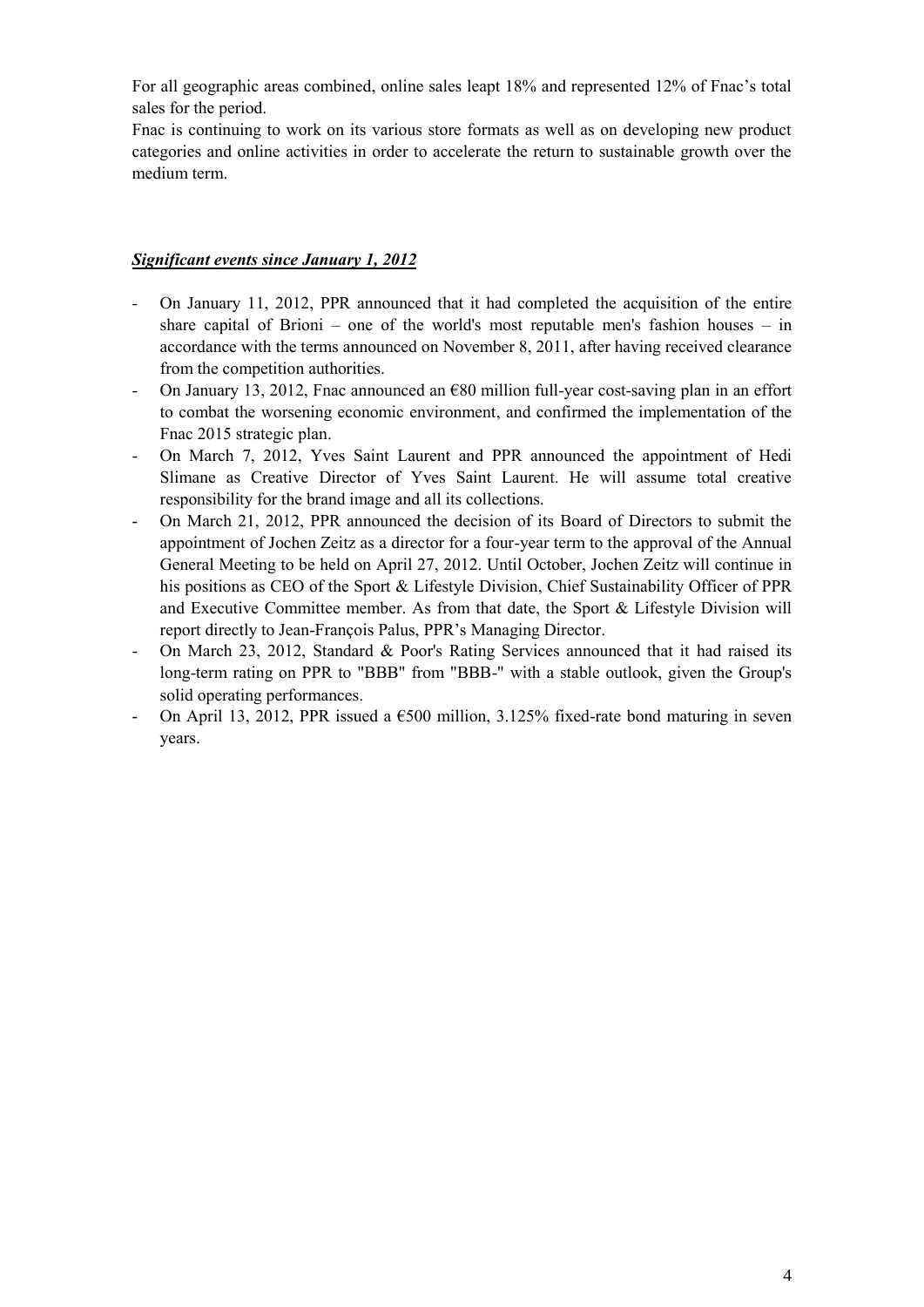#### **CONFERENCE CALL**

PPR will hold a **conference call** for analysts and investors at **6:00pm** (Continental Europe); 5:00pm (UK); 12:00pm (East Coast, USA), on **Wednesday, April 25, 2012.**

### **Conference call dial-in**

| France<br><b>UK</b><br>US | $+33(0)170994271$<br>$+44(0)2077841036$<br>$+1$ 212 444 0895 |
|---------------------------|--------------------------------------------------------------|
| Access code:              | 9864101                                                      |
| Replay dial-in            |                                                              |
| France                    | $+33(0) 174202800$                                           |
| UK                        | $+44(0)$ 20 7111 1244                                        |
| US                        | $+1$ 347 366 9565                                            |
| Replay access code:       | 9864101 (until May 16, 2012)                                 |

#### **PRESENTATION**

The slides (PDF) will be available ahead of the conference call at [www.ppr.com](http://www.ppr.com/)

#### **About PPR**

The PPR Group empowers a coherent ensemble of Luxury and Sport & Lifestyle premium brands, specializing in apparel and accessories, to reach their full growth potential. Distributed in more than 120 countries, PPR generated revenues of  $E12.2$  billion in 2011 and had over 47,000 employees at year end. The PPR share is listed on Euronext Paris (FR 0000121485, PRTP.PA, PPFP).

 $\blacklozenge$ 

Find out more on Gucci, Bottega Veneta, Yves Saint Laurent, Alexander McQueen, Balenciaga, Brioni, Stella McCartney, Sergio Rossi, Boucheron, Girard-Perregaux, JeanRichard, Puma, Volcom, Cobra, Electric, Tretorn and Fnac at [www.ppr.com.](http://www.ppr.com/)

#### $\blacklozenge$

#### **Contacts** Press : Paul Michon +33 (0)1 45 64 63 48 pmichon@ppr.com Hélène Saint-Raymond +33 (0)1 45 64 61 20 hsaint-raymond@ppr.com ecrowley@ppr.com Analysts/Investors: Alexandre de Brettes Edouard Crowley +33 (0)1 45 64 61 49 +33 (0)1 45 64 63 28 adebrettes@ppr.com

Website : **www.ppr.com**